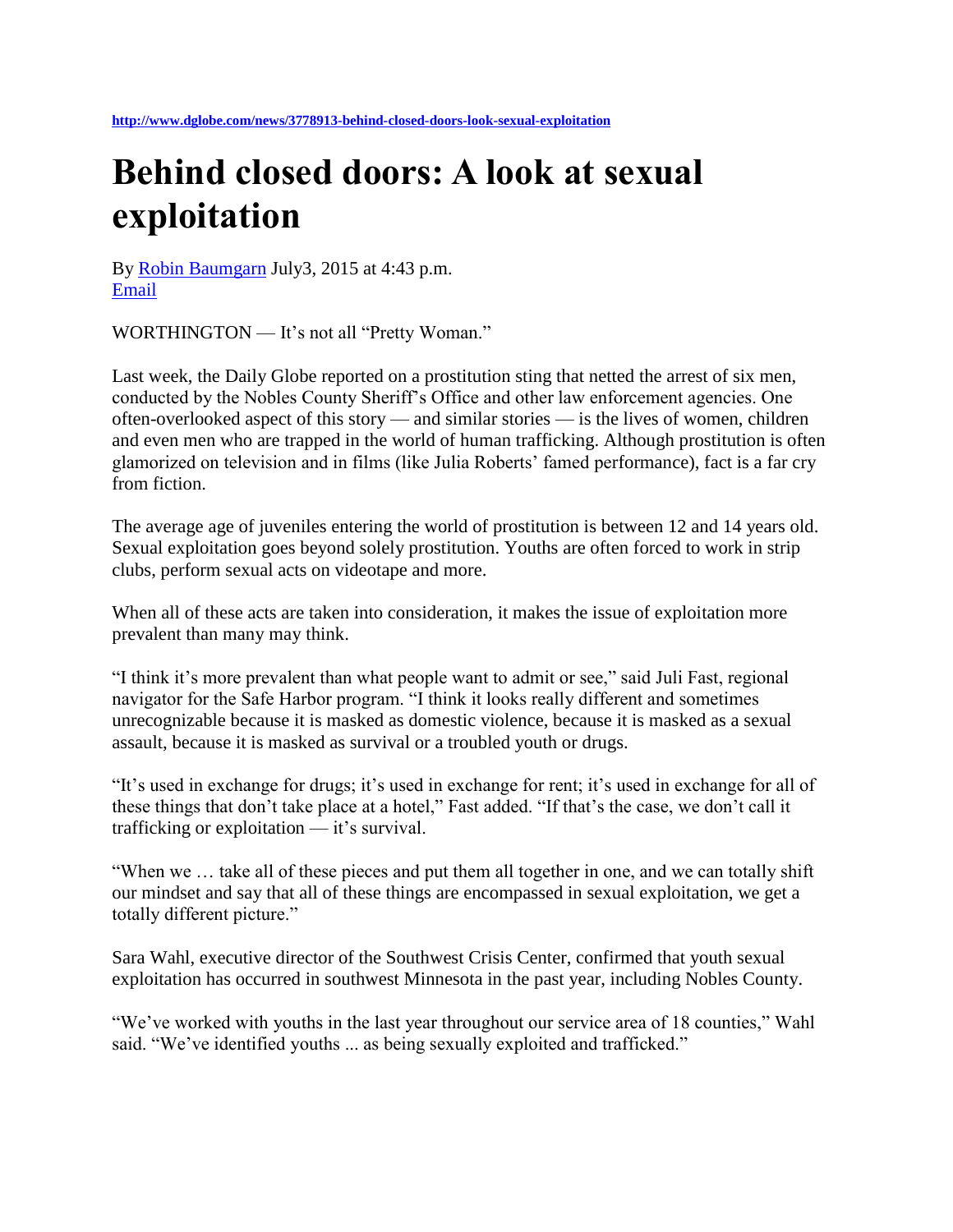One of the myths of the sex trade is that the majority of women who are prostitutes choose it as a profession. Wahl and Fast say less than two percent of women who sell themselves do so of their own accord.

However, Wahl and Fast contend it is that two percent that society is inundated with in movies, television and other forms of media. The glamorization of the lifestyle depicts a high level of profitability by engaging in prostitution.

"Perhaps it is (profitable) for them," Wahl said. "They have a level of power and control over their situation that most women and girls (who are prostituted) don't have."

Prostitution stings are one tool law enforcement officials use to combat sexual exploitation. As johns are caught, the goal is to lower the demand for sexually exploited women and children. What local law enforcement has learned from the recent sting is the demand for commercial sex is not something only found in urban areas.

"What prompted it more than anything was the training we had with Juli (Fast) last October. … That's what prompted it to see what kind of demand we have here," Nobles County Sheriff's Deputy Lonnie Roloff said. "These girls that are victims (are) telling us it's everywhere. You may not think it is, but it is.

"It's out in the rural areas just as much as it is in Minneapolis/St. Paul," Roloff continued. "There is a demand."

Roloff pointed out that some people have the misconception that prostitution is a victimless crime. With misconceptions portrayed in media of prostitution being a choice, it's not uncommon for it to be seen as a contract between consenting adults.

"It's not," Roloff said bluntly. "The problem is these girls end up in it at a very young age. They might be 25, 26, 27 when we catch up with them or when they finally want to get out, but they've been in it for 10 years already. They've been in it from the age of 15 and 14 and younger, maybe. So that's where it isn't a victimless crime.

"Once they are in, we are finding out talking to these girls it is really hard for them to get out," he added. "They are being controlled, number one. Their money is usually being controlled by somebody else, so they can't just get up and decide, 'I'm done with this. I'm going to go.'

"It's not the glamour shot of 'Pretty Woman.'"

Victims of exploitation -- or people who suspect they know a victim -- are encouraged to contact

the Southwest Crisis Center at 1-800-376-4311 FREE. The phone line is available 24/7 and is confidential and anonymous. The SWCC can also be contacted through Facebook by searching SWCC Youth Outreach.

## **Minnesota's Safe Harbor Law**